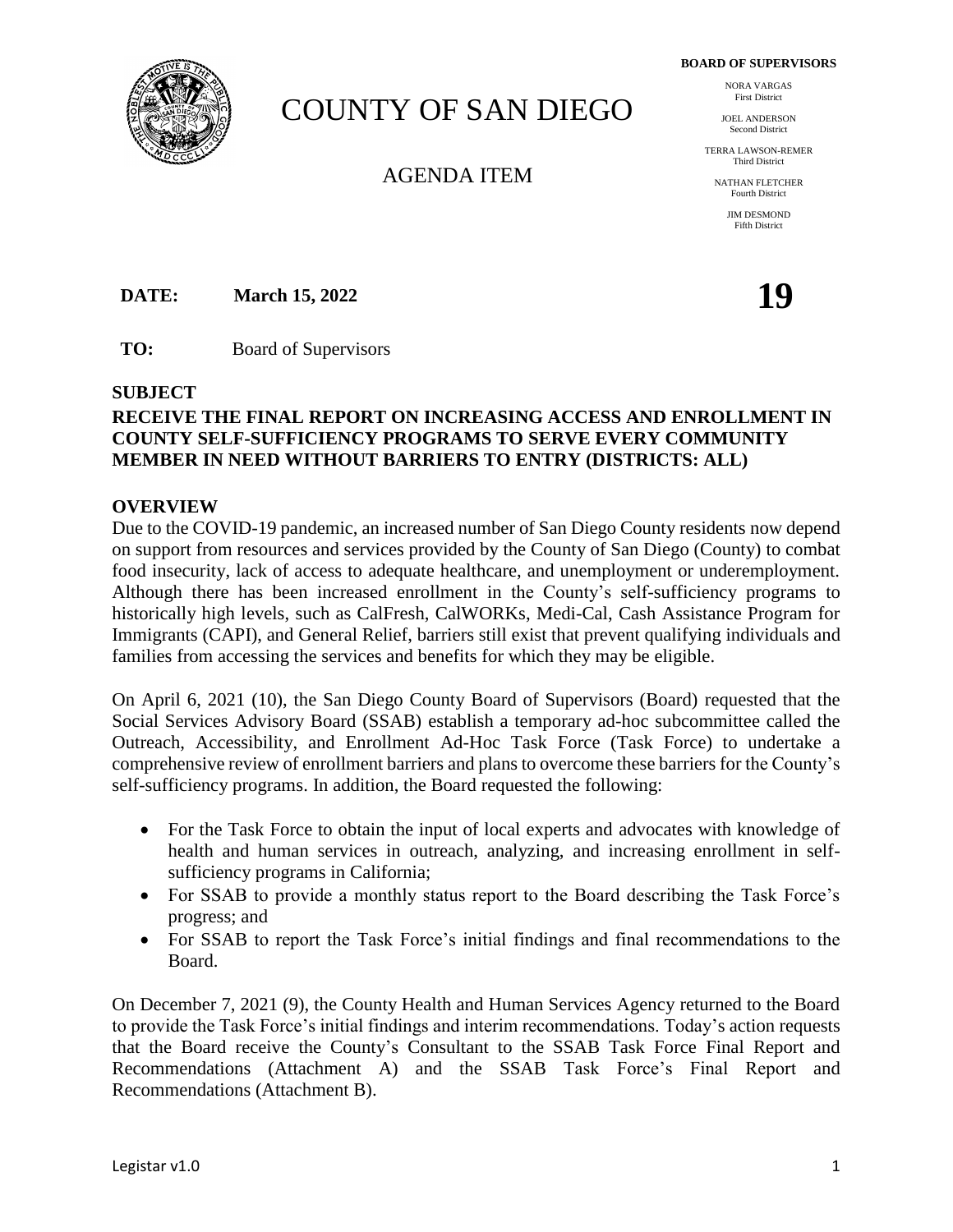This item supports the County's vision of a just, sustainable, and resilient future for all, specifically those communities and populations in San Diego County that have been historically left behind, as well as our ongoing commitment to the regional *Live Well San Diego* vision of healthy, safe and thriving communities. This will be accomplished by identifying and addressing barriers to access and enrollment in the County's self-sufficiency services and programs to ensure individuals and families in need may obtain any benefits for which they may be eligible. Additionally, today's action aligns with the Board's Framework for Our Future, by incorporating an equity lens when developing and implementing programs and services, and ensuring fiscal stewardship of County resources, use of impact data, and contracting processes that align with community priorities.

# **RECOMMENDATION(S)**

# **CHIEF ADMINISTRATIVE OFFIs CER**

- 1. Receive the County of San Diego's (County) Consultant to the Social Services Advisory Board (SSAB) Outreach, Accessibility, and Enrollment Ad-Hoc Task Force (Task Force) Final Report and Recommendations.
- 2. Receive the SSAB Task Force Final Report and Recommendations.
- 3. Direct the Chief Administrative Officer to report back to the San Diego County Board of Supervisors quarterly on the progress of implementing the recommendations made by the County's Consultant to the SSAB Task Force and the recommendations made by the SSAB Task Force.

## **EQUITY IMPACT STATEMENT**

Today's action presents recommendations to accept the Final Report and Recommendations of the Social Services Advisory Board (SSAB) Outreach, Accessibility, and Enrollment Ad-Hoc Task Force (Task Force) and the County of San Diego (County) Consultant to the SSAB Task Force as the first step in addressing existing barriers that prevent individuals and families in need from accessing and enrolling in the County's self-sufficiency programs. The Final Findings and Recommendations of the Task Force will enable the County to better understand the root causes of under-enrollment in its assistance programs and to develop new strategies that target San Diego County residents in all communities and ensure qualifying individuals and families are able to easily access available services and benefits, regardless of their race, ethnicity, national origin, religion, gender identity, and/or sexual orientation.

### **FISCAL IMPACT**

There is no fiscal impact associated with these recommendations. There will be no change in net General Fund costs and no additional staff years.

### **BUSINESS IMPACT STATEMENT**

 $N/A$ 

### **ADVISORY BOARD STATEMENT**

This item was presented to the Social Services Advisory Board at its regular meeting on February 16, 2022.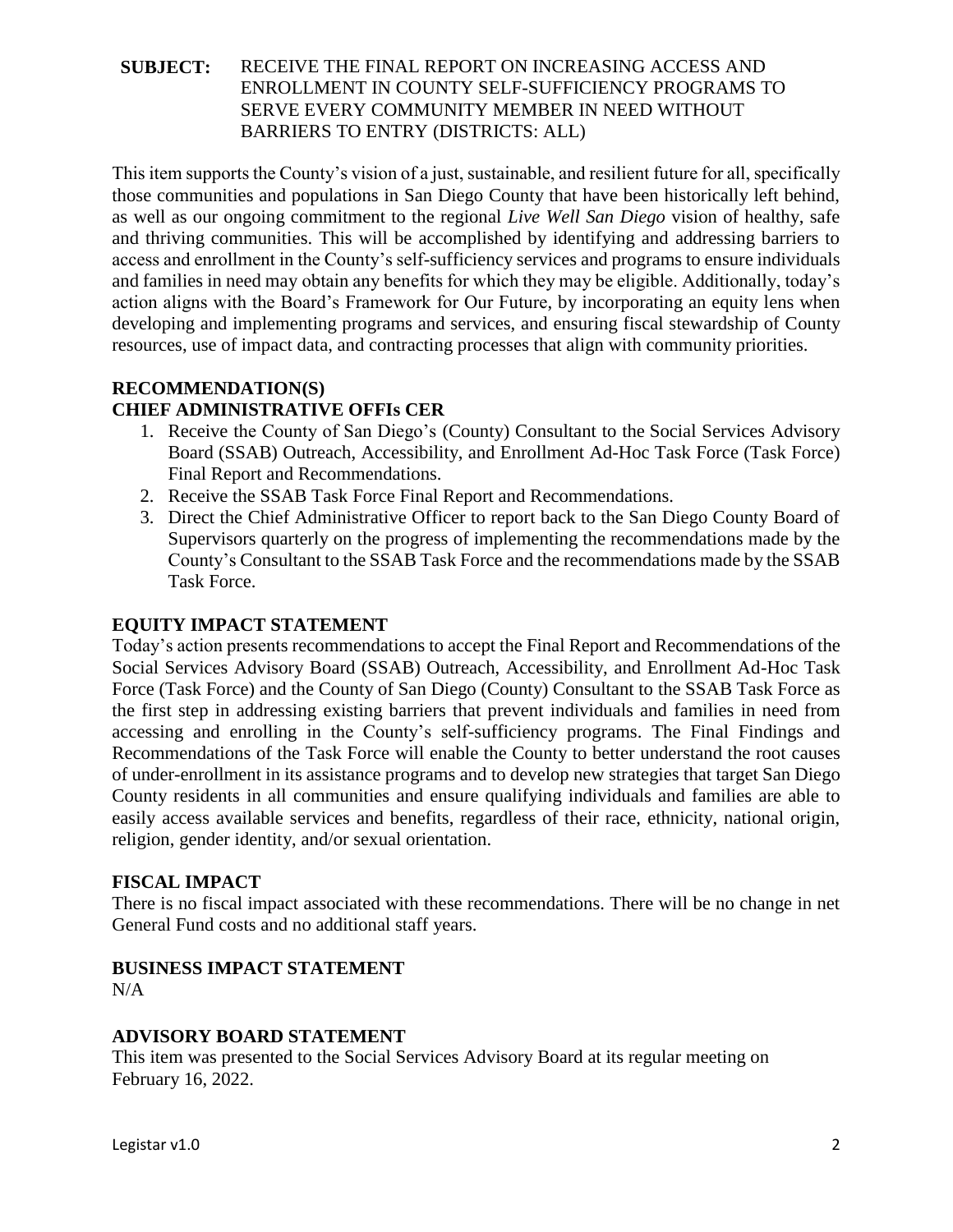#### **BACKGROUND**

As a result of the COVID-19 pandemic, an increased number of San Diego County residents are experiencing food insecurity, lack of access to adequate healthcare, and unemployment or underemployment. Individuals and families depend on various resources provided by the County of San Diego (County) and seek assistance and financial support from the County's selfsufficiency programs. Despite increased enrollment in these assistance programs, barriers still exist that prevent individuals and families in need from accessing the services and benefits for which they may be eligible. Thus, there is a need for the County to take steps once again to further understand the reasons for under-enrollment in its self-sufficiency programs, such as CalFresh, CalWORKs, Medi-Cal, Cash Assistance Program for Immigrants (CAPI), and General Relief, and to address these barriers to ensure access for all San Diego County residents, regardless of their race, ethnicity, national origin, religion, gender identity, and/or sexual orientation.

On April 6, 2021 (10), the San Diego County Board of Supervisors (Board) requested that the Social Services Advisory Board (SSAB) establish a temporary ad-hoc subcommittee called the Outreach, Accessibility, and Enrollment Ad-Hoc Task Force (Task Force) to undertake a comprehensive review of enrollment barriers and plans to overcome these barriers for the County's self-sufficiency programs. The SSAB was also requested to obtain the input of local experts and advocates with knowledge of health and human services in outreach, analyzing, and increasing enrollment in self-sufficiency programs in California, as well as provide to the Board monthly status reports on the Task Force's progress. Additionally, the Board authorized the County to competitively procure and enter into an agreement for a comprehensive assessment of the outreach, enrollment, and accessibility of the County's CalFresh, CalWORKs, Medi-Cal, CAPI, and General Relief programs.

On December 7, 2021 (9), the County Health and Human Services Agency (HHSA) returned to the Board to provide the SSAB Task Force's initial findings and interim recommendations. Today's action requests that the Board receive the County's Consultant to the SSAB Task Force Final Report and Recommendations (Attachment A) and the SSAB Task Force's Final Report and Recommendations (Attachment B). Below is an overview and summary of the overall recommendations.

| <b>Number</b>           | <b>Recommendation</b>                                                             |  |
|-------------------------|-----------------------------------------------------------------------------------|--|
| <b>Program Outreach</b> |                                                                                   |  |
|                         | Leverage and expand partnerships with Community Based Organizations (CBO's)       |  |
|                         | that serve prioritized subgroups and are trusted messengers in those communities. |  |
| 2                       | Align County and CBO approaches to outreach with customer preferences.            |  |
| 3                       | Conduct cross-program outreach using electronic communication channels.           |  |
| $\overline{4}$          | Create digestible fact sheets and ensure availability in multiple languages.      |  |
| 5                       | Leverage and expand mobile outreach unit and inter-disciplinary street outreach   |  |
|                         | teams that include HHSA, CBO's and police.                                        |  |

*Summary of Recommendations from the County's Consultant to the SSAB Task Force (Attachment A):*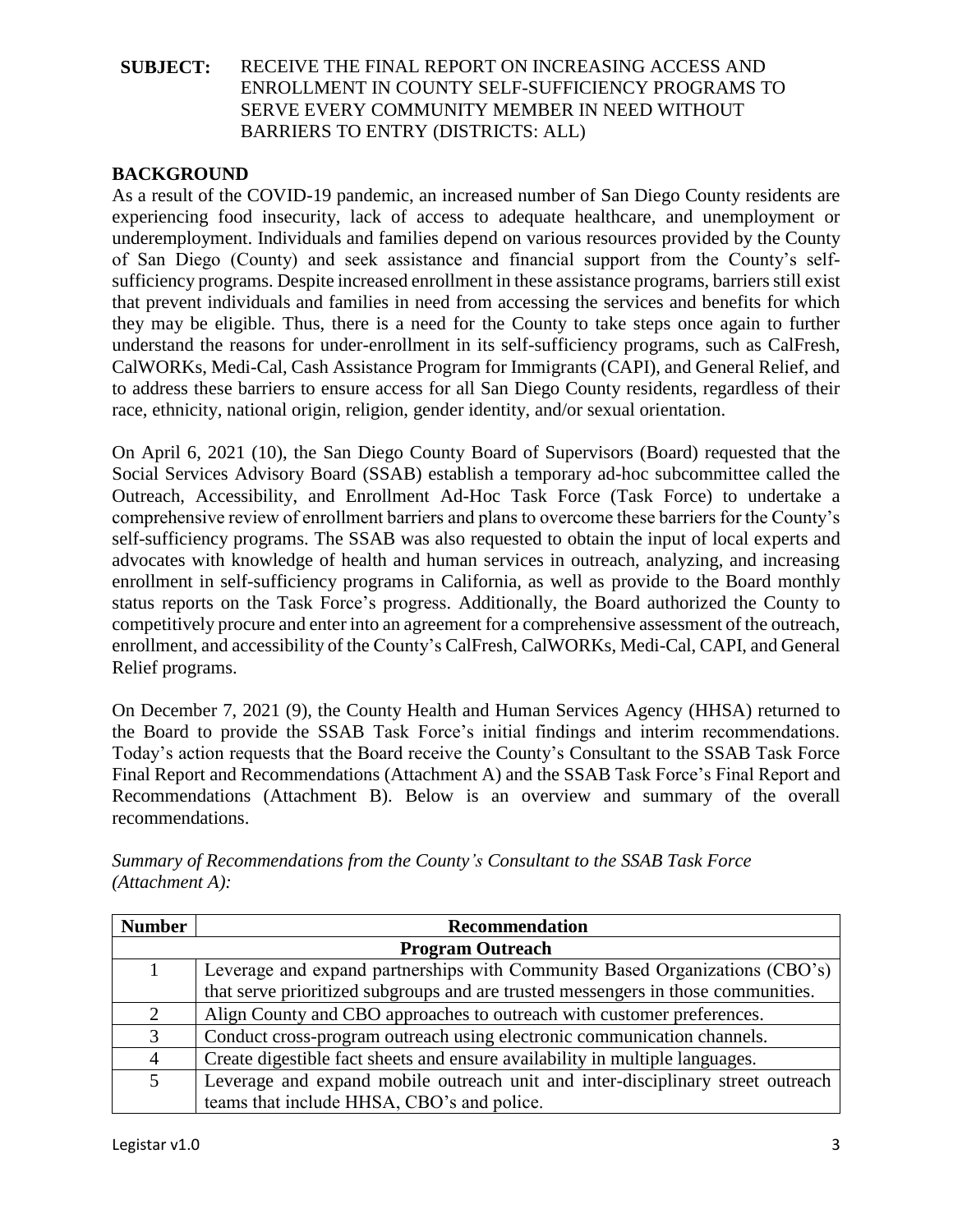| <b>Number</b>  | <b>Recommendation</b>                                                                     |
|----------------|-------------------------------------------------------------------------------------------|
|                | <b>Applications and Eligibility Processing</b>                                            |
| 6              | Pursue with California Department of Social Services (CDSS) a demonstration of a          |
|                | simplified universal application paper packet that uses plain talk in multiple            |
|                | languages, gives applicants a clear explanation of what to expect in the process, and     |
|                | is supported by a mobile-friendly online application with easy-to-understand              |
|                | instructions.                                                                             |
| $\overline{7}$ | Give CBO assisters and outreach workers access to a private, universalized customer       |
|                | and case manager dashboards or databases and data sharing agreements, so CBOs             |
|                | can check on application status themselves and assist customers with paperwork,           |
|                | appointments, and due date.                                                               |
| 8              | Establish County and CBO initiative to reduce denied applications - with emphasis         |
|                | on denials related to failure to provide verification.                                    |
| 9              | Create two-way communication channels so customers can easily ask follow-up               |
|                | questions about their case and check the status of their application.                     |
| 10             | Streamline phone applications by replicating 211's abbreviated rights and                 |
|                | responsibilities approach.                                                                |
|                | <b>Renewals, Recertifications, and Change Reporting</b>                                   |
| 11             | Continue the positive trend related to program churn in CalWORKs, CalFresh, and           |
|                | Medi-Cal.                                                                                 |
| 12             | Create an HHSA welcome packet with all of the information customers need to               |
|                | successfully continue their benefits.                                                     |
| 13             | Simplify redetermination paperwork and forms.                                             |
| 14             | Leverage best practices using behavioral economics principles for renewal reminders       |
|                | like HHA's text reminders and robocalls.                                                  |
| 15             | Improve the redetermination process for General Relief.                                   |
| 16             | Conduct refresher training for staff on alternatives to paper for verification and create |
|                | desk guides.                                                                              |
|                | <b>Program Access</b>                                                                     |
| 17             | Expand availability of County application assistance by increasing outstationed           |
|                | eligibility workers in high-impact locations.                                             |
| 18             | Create desk guides for difficult forms HHSA cannot fix with examples of completed         |
|                | forms.                                                                                    |
| 19             | Hire more bilingual staff.                                                                |
| 20             | Procure improved translation services.                                                    |
| 21             | Expand and streamline video conferencing options for customers.                           |
| 22             | Address fears about public charge amongst customers living in mixed-status                |
|                | immigrant households.                                                                     |
|                | <b>HHSA County Staffing and Workload Levels</b>                                           |
| 23             | Monitor workload ratios by Family Resource Center (FRC) on an ongoing basis.              |
| 24             | Explore new ways to motivate staff and create incentives for high performers.             |
| 25             | Adjust the training model to give trainees experience in an FRC earlier in the training   |
|                | so dropping out happens earlier in the process.                                           |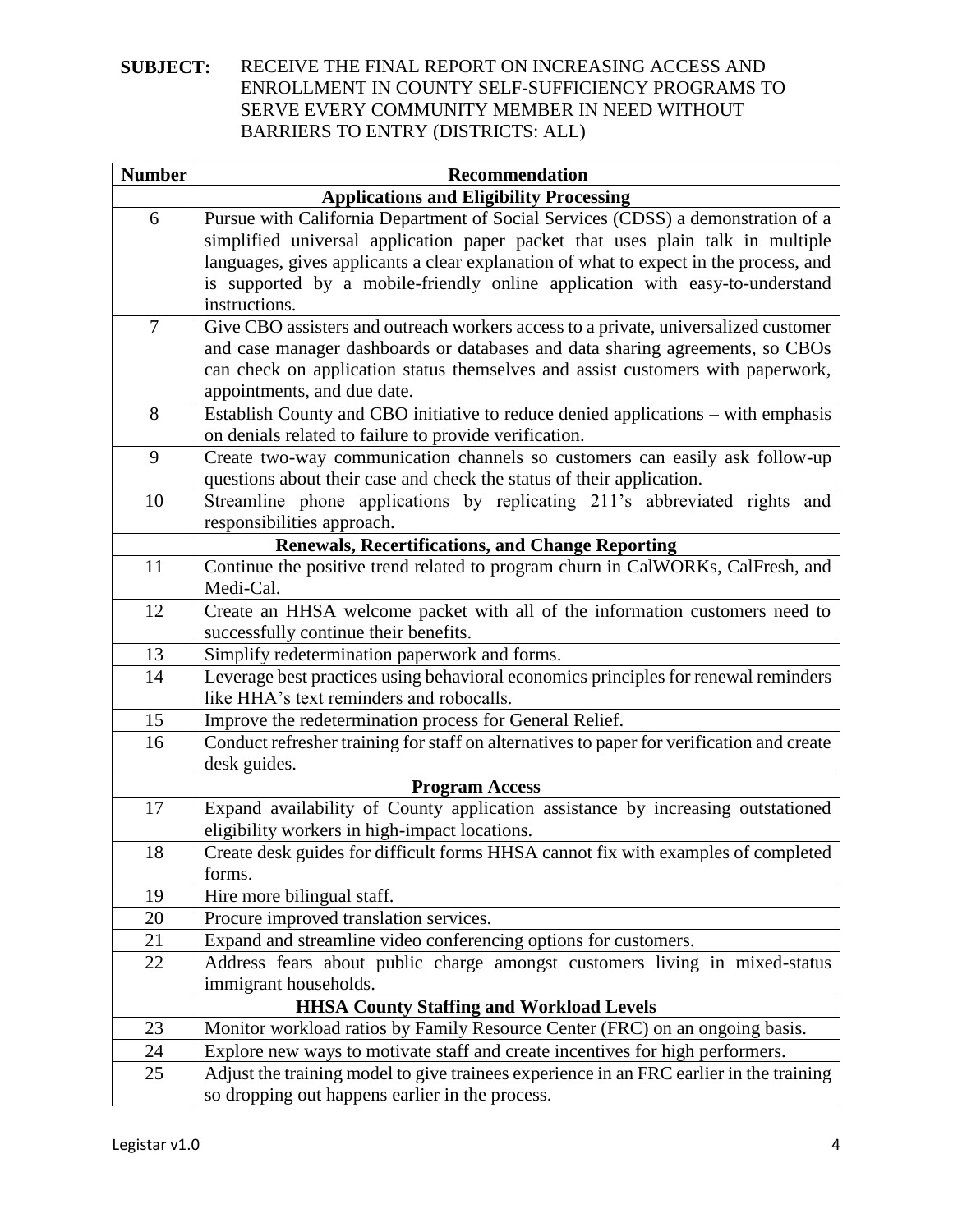*Summary of Recommendations from the SSAB Task Force (Attachment B):*

| <b>Number</b>  | <b>Recommendation</b>                                                                                                                                                                                                                                                                                                                                                                                                                             |
|----------------|---------------------------------------------------------------------------------------------------------------------------------------------------------------------------------------------------------------------------------------------------------------------------------------------------------------------------------------------------------------------------------------------------------------------------------------------------|
|                | Establish County and CBO initiative to reduce denied applications – with an<br>emphasis on denials related to failure to provide verification. The initiative should<br>include the following activities, as well as any other priorities identified by the<br>County and CBOs during planning and implementation.                                                                                                                                |
|                | As part of initiative:<br>Conduct refresher training for staff on alternatives to paper for<br>verification and create desk guides.<br>When waivers expire, consider expanding focus to include denials due<br>to failure to interview.<br>Create additional two-way communication channels (text, chat and<br>video conferencing) so customers can easily ask follow-up questions<br>about their case and check the status of their application. |
| $\overline{2}$ | Simplify eligibility and redetermination processes and paperwork, including a focus<br>on cash programs (eg, General Relief, Cash Assistance Program for Immigrants,<br>County Medical Services, etc.).                                                                                                                                                                                                                                           |
| 3              | Benchmark staff workload levels with other counties and states; consider emerging<br>best practices; and monitor, report and balance workload ratios across FRCs and<br>other County sites. Continue to monitor and increase "first contact resolution."                                                                                                                                                                                          |
| $\overline{4}$ | Increase equity of access to County Self-Sufficiency Services by (1) hiring more<br>bilingual staff so they are consistently accessible and (2) by improving wait times<br>and quality of third-party translation services to better serve clients in threshold and<br>other languages and to lessen the impact on worker performance.                                                                                                            |
| 5              | Give trained CBO assisters access to a private, universalized customer and case<br>manager dashboards or databases and data sharing agreements, so CBOs can check<br>on application status themselves and assist their customers with paperwork,<br>appointments, and due date. Pursue and advocate for this feature in the CalSAWS<br>platform.                                                                                                  |
| 6              | With a clear statement from the County and through outreach with trusted<br>community partners, address fears among customers living in immigrant, refugee<br>and mixed status households about the use of public benefits affecting their pathways<br>to citizenship (ie, concerns about the Public Charge rule).                                                                                                                                |
| $\overline{7}$ | Assess and adjust the training model to ensure Human Services Specialists are<br>empowered and equipped to provide excellent customer service. Include intermittent<br>on-the-job training between program trainings to give trainees experience in an FRC<br>earlier. Create desk guides for difficult forms HHSA cannot fix with examples of<br>completed forms.                                                                                |
| 8              | Expand availability of County application assistance by increasing outstationed<br>eligibility workers in high-impact locations.                                                                                                                                                                                                                                                                                                                  |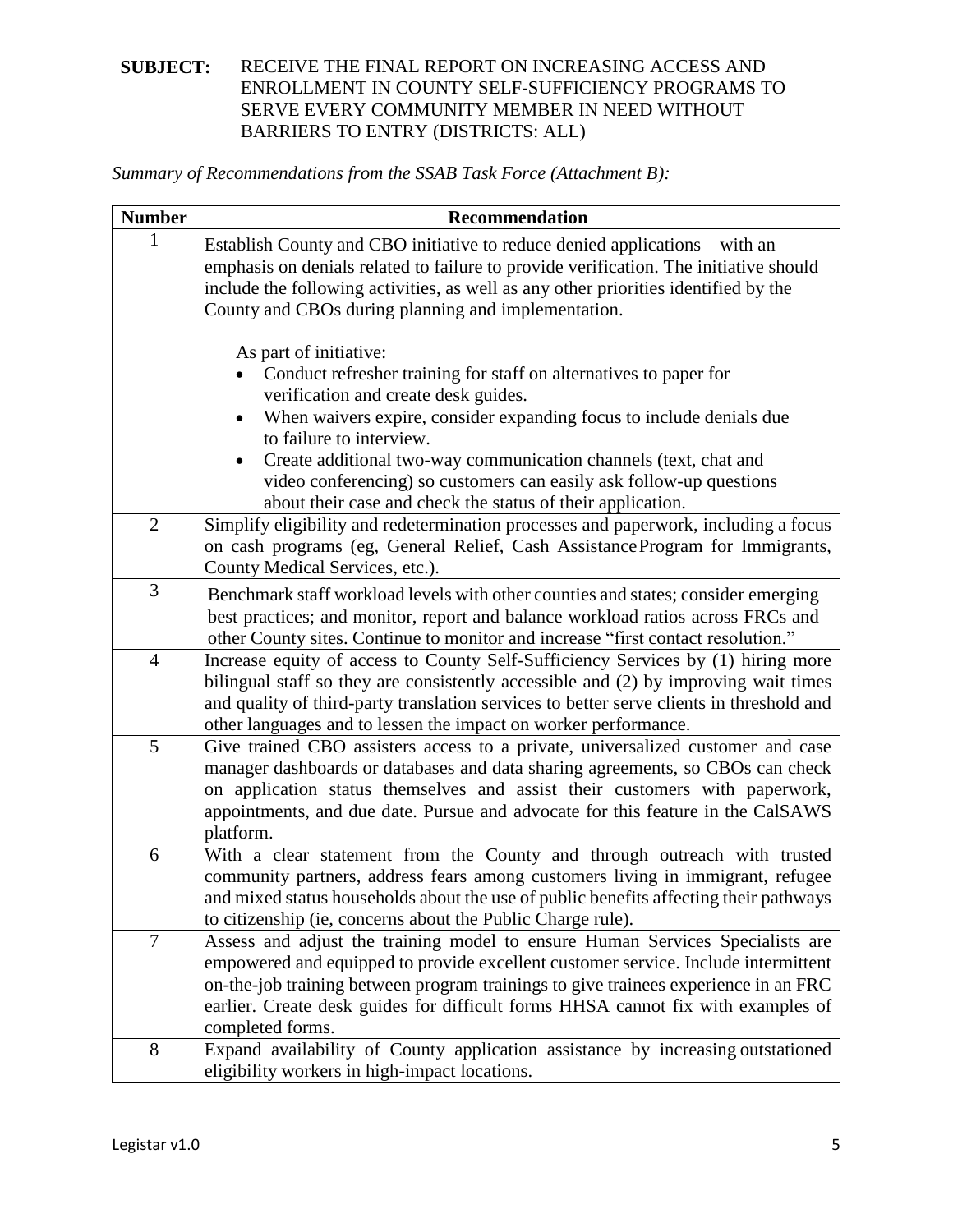| <b>Number</b> | <b>Recommendation</b>                                                                 |
|---------------|---------------------------------------------------------------------------------------|
| 9             | Review the compensation study for eligibility staff to make sure pay is               |
|               | commensurate with neighboring counties and the County of San Diego's cost of          |
|               | living.                                                                               |
| 10            | The study team and SSAB encourage HHSA and the County Board of Supervisors            |
|               | to embrace the County's deserved leadership role by advocating for meaningful         |
|               | program improvements at the State and Federal level that will enable local systems    |
|               | improvements. In particular, HHSA should advocate for the continued positive          |
|               | changes in service delivery created by the pandemic (e.g. eliminating interviews).    |
| 11            | Leverage and expand partnerships with CBOs that serve prioritized subgroups and       |
|               | are trusted messengers in those communities.                                          |
| 12            | Create digestible fact sheets and ensure availability in multiple languages.          |
| 13            | Align County and CBO approaches to outreach with customer preferences.                |
| 14            | Conduct cross-program outreach using electronic communicationchannels.                |
| 15            | Leverage and expand mobile outreach unit and inter-disciplinary street outreach       |
|               | teams that include HHSA, CBOs, and other agencies.                                    |
| 16            | Streamline phone applications by replicating 211's abbreviated rights and             |
|               | responsibilities approach.                                                            |
| 17            | Continue the positive trend related to program churn in CalWORKs, CalFresh, and       |
|               | Medi-Cal.                                                                             |
| 18            | Create an HHSA welcome packet with all of the information customers needto            |
|               | successfully continue their benefits.                                                 |
| 19            | Leverage best practices using behavioral economics principles for renewal reminders   |
|               | like HHSA's text reminders and robocalls.                                             |
| 20            | Explore new ways to motivate staff and create incentives for high performers.         |
| 21            | HHSA should continue collaboration and building trust with community partners         |
|               | through a lens of equity and inclusion.                                               |
| 22            | HHSA should begin involving customers as advisors when improving the system.          |
| 23            | HHSA would benefit from procuring organizational development support to help          |
|               | leadership promote the culture and procedural changes throughout the organization.    |
| 24            | Pursue with California Department of Social Services (CDSS) a demonstration of a      |
|               | simplified universal application paper packet that uses plain talk in multiple        |
|               | languages, gives applicants a clear explanation of what to expect in the process, and |
|               | is supported by a mobile-friendly online application with easy-to-understand          |
|               | instructions.                                                                         |

If today's recommendations are accepted by the Board, HHSA will develop a plan to begin implementation. Additionally, if today's actions are approved, HHSA will report back to the Board quarterly on the progress of implementing the recommendations made by the Consultant to the SSAB Task Force and the recommendations made by the SSAB Task Force.